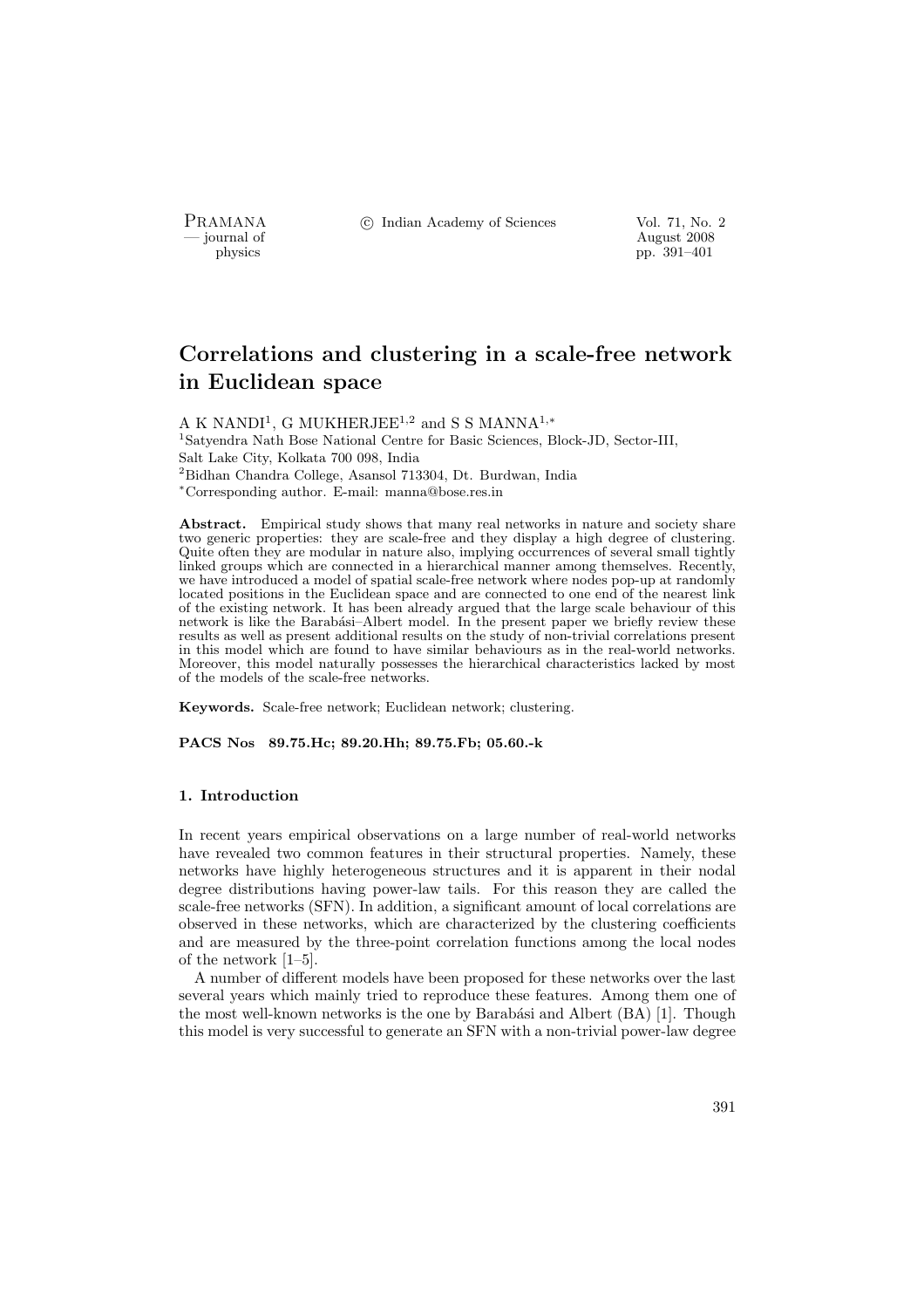#### A K Nandi, G Mukherjee and S S Manna

distribution, no significant local correlation as present in real-world networks has been observed in this model [1,2].

One of the most important scale-free networks is Internet [6]. The difference the Internet has with other networks is that a large part of Internet is embedded in Euclidean space by the cable and wire connections [7–9]. Therefore, it is indeed necessary to frame a suitable model of an SFN whose nodes as well as links both lie on the Euclidean space and whose growth procedure is determined by considerations related to Euclidean measures. In a recent work [10] we have proposed a Euclidean scale-free network whose growth is controlled by a local selection rule. In the limiting case of very large network sizes this model is seen to follow the same degree distribution as in the BA model. In the present paper we argue using the numerical evidence that the same model network indeed has a hierarchical structure associated with non-trivial clustering coefficient as observed in real-world networks.

The number of links k meeting at a node of the network is called the 'degree' of that node. The probability that a randomly selected node has degree  $k$  is denoted by  $P(k)$ . For the large SFNs the degree distribution varies as a power law:  $P(k) \sim k^{-\gamma}$ , where  $\gamma$  is regarded as a critical exponent characterizing the degree distribution [2]. Secondly, the clustering coefficient for an arbitrary node  $i$  with degree  $k_i$  is defined as  $C_i = 2n_i/[k_i(k_i-1)]$ , where  $n_i$  is the number of links among the  $k_i$  neighbours of i. Empirical measurements on the clustering properties of the real-world networks have revealed the following common features: (i) The clustering coefficient  $\langle C \rangle$ averaged over all nodes is significantly larger compared to the random networks of similar size [11], (ii) the clustering coefficients of these networks do not depend on their sizes  $N$  [2] and (iii) the clustering coefficient averaged over all nodes of same degree k shows the  $\langle \mathcal{C}(k) \rangle \sim k^{-1}$  scaling, which is regarded as the signature of a hierarchical structure in many real-world networks [12].

Apart from this, many networks are found to be modular: small groups of nodes that are highly interconnected between themselves, but intergroup links are comparatively few in numbers. In social networks such modules represent groups of friends or coworkers. These numerous groups combine with each other in a hierarchical manner, generating a hierarchical network.

In the above description the networks are considered to have binary structures, i.e., a pair of nodes are either connected by a link or disconnected. However, in reality, even the linked pairs have a large variation of their strengths. Quite often, these strengths of ties between nodes are not similar and may even be highly heterogeneous. This strength of a link is called the weight of the link and such a network is called the weighted network. A number of examples from widely different fields can be cited for such networks, e.g., the number of passengers between a pair of airports [13], strength of pair-interaction between two species in ecological system [14], number of co-authored papers of two authors [15], magnitude of data traffic in a link of the Internet [6] or volume of trade between two countries are few wellknown examples of weighted networks [16,17].

In this context one can define a nodal strength  $s_i$  in a weighted network which supports the total weight of all links meeting at the node *i*:  $s_i = \sum_j w_{ij}$ . For the world-wide airport network (WAN) it has been observed that the nodal strength averaged over all nodes of degree k varies as  $\langle s(k) \rangle \propto k^{\beta}$  with  $\beta > 1$  where the link weight is defined either by the number of passenger seats or by the Euclidean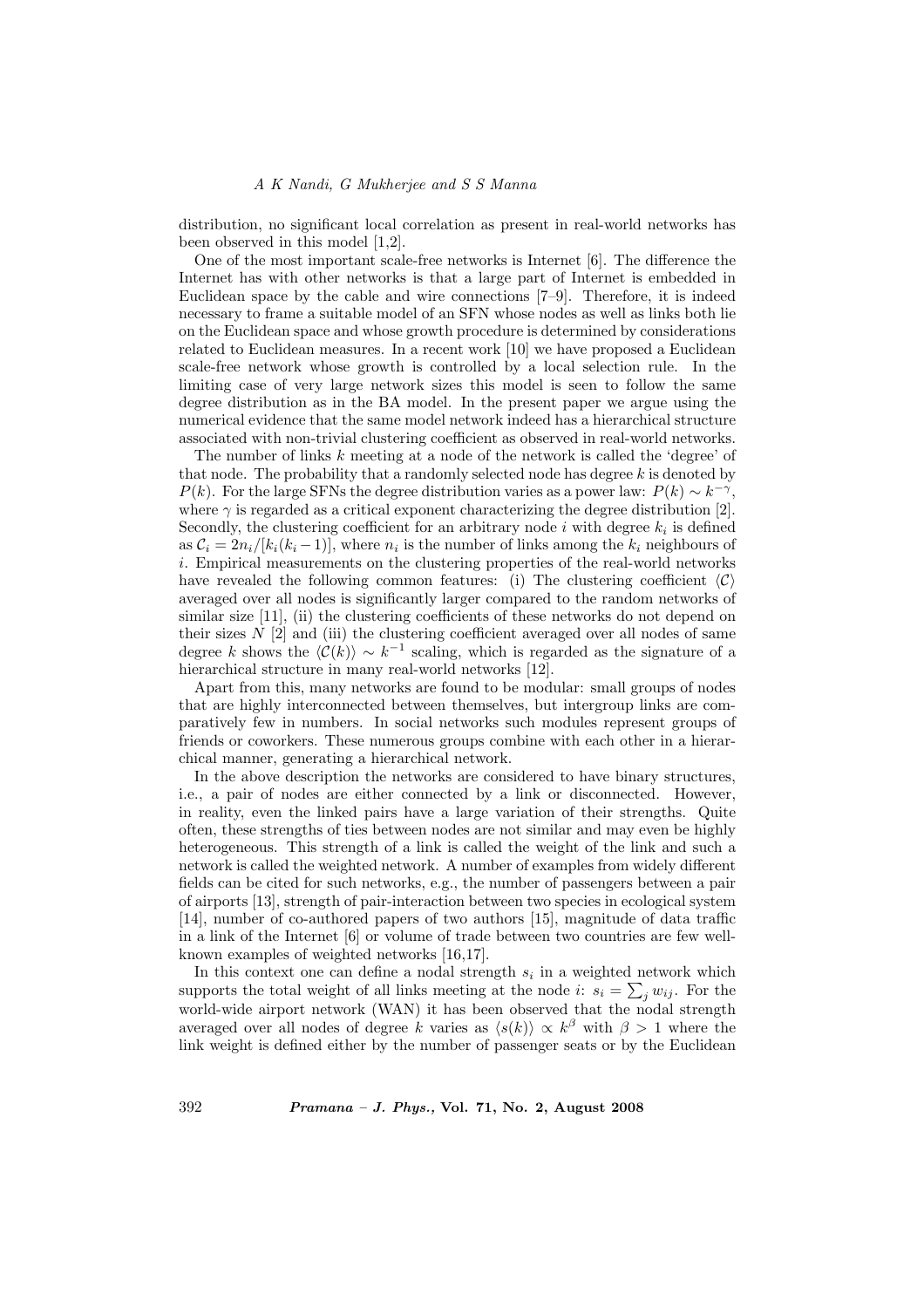

**Figure 1.** The picture of a network of  $N = 2^{12}$  nodes, each node is a randomly positioned point on the unit square and is connected randomly to one end of the nearest link.

distance between successive stops [18]. Average link weight again scales with the product of the degree values of the two end-nodes:  $\langle w_{ij} \rangle \propto (k_i k_j)^{\theta}$  with  $\theta \approx 0.5$  for WAN [18]. For the metabolic networks where link weights represent the optimal metabolic fluxes,  $\beta$  is observed to be approximately 0.8 for E. Coli. A number of models have been proposed to reproduce similar non-linear behaviours [19–21].

A detailed look into the different unweighted networks shows that most models have difficulty in capturing simultaneously these two features, the high clustering and scale-free degree distribution.

Let us discuss the BA model in some more detail [1,2]. Starting from a small connected network, here the network grows incrementally by adding nodes one by one. The new nodes get connections to the already existing nodes of the network in a probabilistic fashion guided by a linear attachment probability rule ('rich get richer' principle) which guarantees that large degree nodes grow at higher rates. In BA model the degree exponent  $\gamma$  is known to be exactly 3.

On the other hand, the BA networks cannot reproduce the non-trivial correlations observed in many real-world networks. The BA networks produce a larger clustering coefficient than the corresponding random networks of same size. The average clustering coefficient decreases with the system size as  $\mathcal{C}(N) \sim N^{-0.75}$  for BA network and  $\sim (\ln N)^2/N$  for the random networks [22]. However for several realworld systems  $\mathcal{C}(N)$  is practiaclly independent of N. Moreover, in BA model  $\mathcal{C}(k)$ is independent of k contrary to the empirical observation that  $\mathcal{C}(k) \sim k^{-a}$ .

In a recent paper [10], we questioned the general requirement of the 'linear attachment' rule of the BA model as a necessary criterion to achieve an SFN. We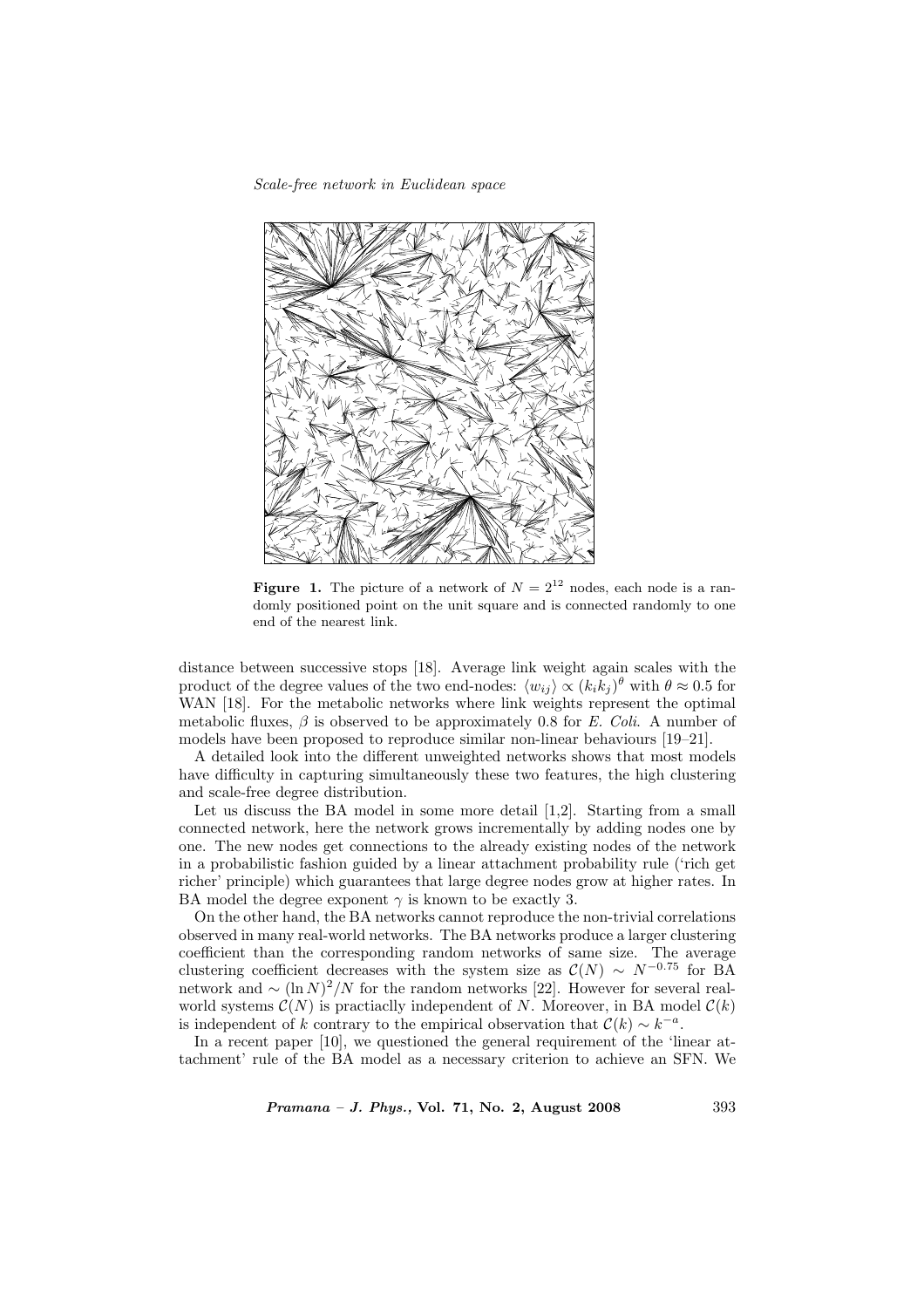

Figure 2. (a) Finite-size scaling analysis of the degree distribution for three system sizes,  $N = 2^{14}$  (solid line),  $2^{16}$  (dashed line),  $2^{18}$  (dotted line) and for three values of the number of outgoing links  $m = 1, 2$  and 3 (from left to right). (b) Same plot as in (a) but scaled with  $m^{-1.67}$ .

argued that at least for networks embedded in the Euclidean space like the Internet and the airport networks, existence of such a rule for the expanding network seems to be highly inappropriate. Qualitatively one can say that whenever a new computer is connected to the Internet and become a member of the world-wide Internet network, it always gets a connection to the existing local nodes of the Internet network. In fact one would hardly give any extra importance to large ISP hubs in Tokyo, Stuttgart or Chicago rather than small providers in his locality. Considering the whole world-wide Internet network, it is apparent that the new nodes pop up randomly in space and time without any spatial correlations. Similar arguments can be put forward for the airport network as well. A new airport in some remote city in some country is quite likely to be connected to the neighbouring airport first by direct non-stop flights and very unlikely to have cross-country inter-continental flights to begin with.

In ref. [10] we studied a growing network on Euclidean space where new nodes are added one by one and are connected to the neighbouring nodes of the growing network. We showed that even such a network has scale-free degree distribution. The degree exponent  $\gamma$  of this network is numerically found to be nearly 3 and we argued that in the limit  $N \to \infty$  it is exactly the same as the BA network. In addition, these networks have non-trivial dependence of average strength on the nodal degrees.

In the present work we show that this model has additional realistic features. There exists a strong correlation between link weights and the topological properties. The assortative behaviour of the system is enhanced when the weighted definition of average nearest-neighbour degree is taken into account. Moreover, the presence of hierarchical architecture is also identified.

#### 2. The model

In this section we describe our method of generating the scale-free network on the two-dimensional Euclidean space. The network is grown within a unit square on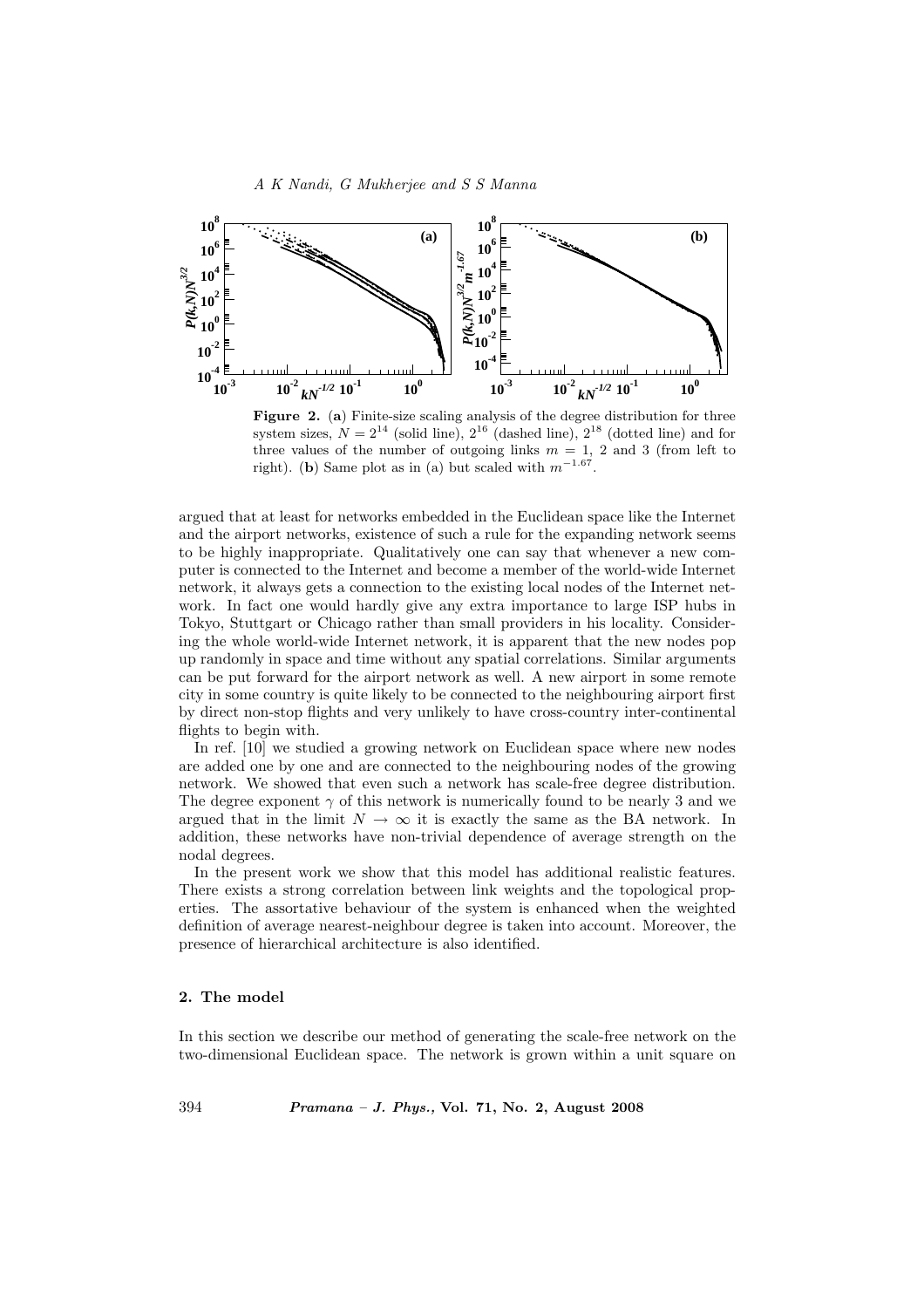

Figure 3. The associated Voronoi cells for the growing network: (a) Five links, (b) six links and (c) seven links. The whole space is partitioned into different cells around each link centre.

the  $x-y$  plane. We drop points one by one at randomly selected locations within this area. Their coordinates are denoted by  $\{x_i, y_i\}, i = 1, N$  for N such points. These points are the nodes of the spatial network to be grown. Initially when two points are dropped we join them by a straight line which is the first link of the network. Then the third point is connected either to the point 1 or to the point 2 by the second link and this process is repeated one by one to make all N nodes connected to the growing network.

How a new node is connected to the existing network can be understood in the following way. In general every new node connects to one end of the nearest link. Suppose at a certain stage the network has t links connecting  $t+1$  nodes. For connecting the  $(t+2)$ th node to the network, the nearest link centre is selected. One of the two end-nodes of the nearest link is then chosen with probability 1/2 and is connected to the new node to create the  $(t+1)$ th link (figure 1). These connections can be done very efficiently by keeping the local information into memory. The can be done very efficiently by keeping the local information into memory. The unit square area is divided into a lattice of size  $\sqrt{N} \times \sqrt{N}$ . As the network grows the serial numbers of the links whose centres are positioned within a lattice cell are stored at the associated lattice site. To find out the nearest link centre one starts from the cell of the  $(t + 2)$ th node and searches the lattice cells shell by shell till the nearest link centre is found out. When  $t \sim N$ , only the nearest shell needs to be searched.

After the network has grown to N nodes, the degree distribution  $P(k, N)$  is calculated. From a direct measurement of the slope of the  $\log P(k, N)$  vs.  $\log k$ plot the exponent  $\gamma_k$  is estimated to be 3.00  $\pm$  0.05, which is close to BA value. Moreover, a scaling of  $P(k, N)$  is also studied (figure 2a):

$$
P(k, N) \propto N^{-\eta} \mathcal{G}(k/N^{\zeta}),\tag{1}
$$

where  $\eta = 3/2$  and  $\zeta = 1/2$  are used to obtain the best data collapse giving  $\gamma_k = \eta/\zeta = 3$ . The network so generated has a tree structure. However, networks having more general structures with multiple loops can be generated with m links coming out from every incoming node and are attached in a similar way to the first  $m$  neighbouring links in increasing order. In figure 2b we show that degree distributions for  $m = 2$  and 3 can be scaled as  $P(k, N) m^{-1.67} \propto N^{-\eta} \mathcal{G}(k/N^{\zeta}).$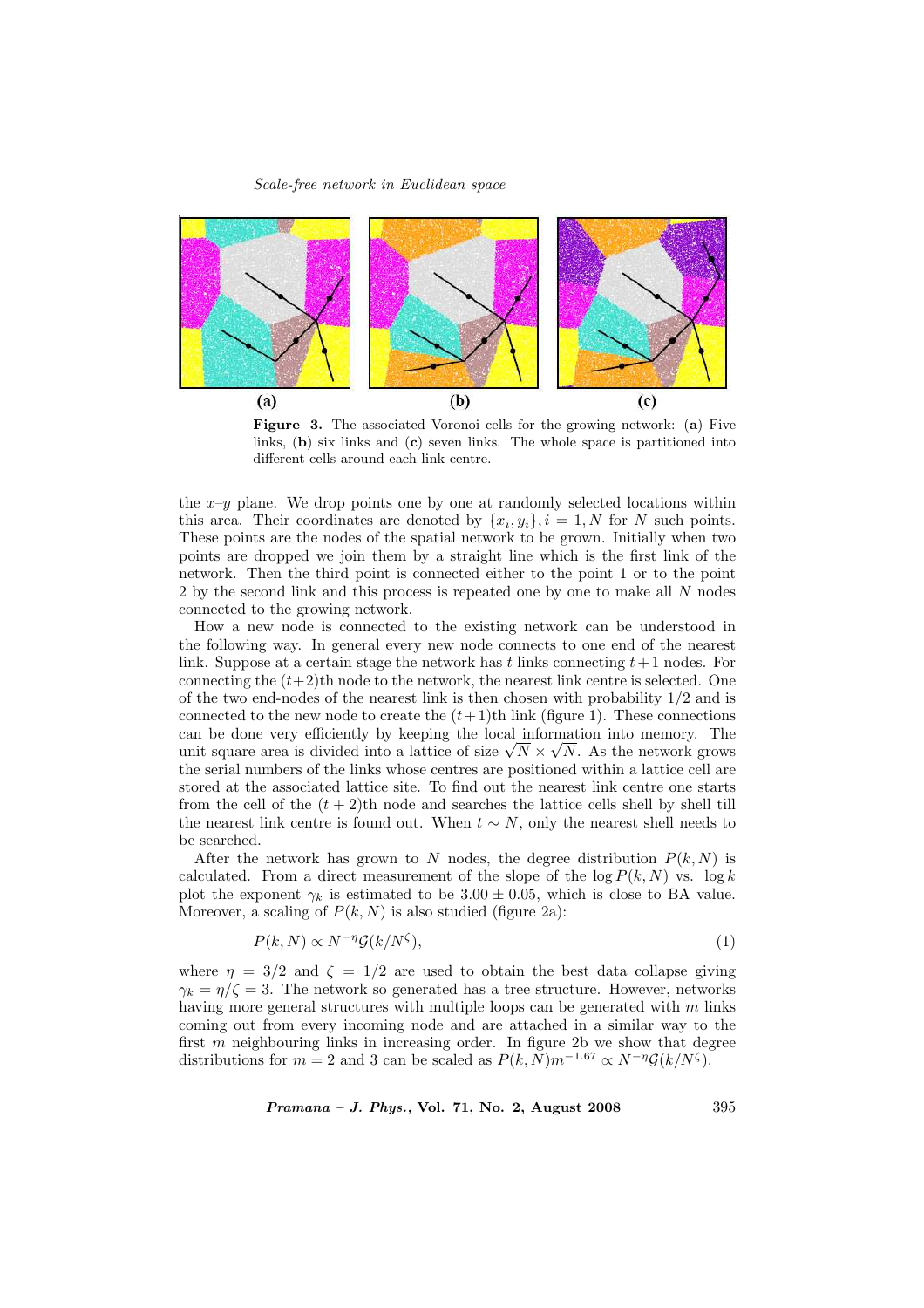

Figure 4. (a) Plot of the average link weight vs. the product of degree values of the two end-nodes of the link for a network of  $N = 2^{14}$  nodes. Tuning parameter  $\alpha$  as defined in eq. (2) has values 0.1, 0.4, 0.8, 1.2, 1.6 and 2 from top to bottom. Plot shows that slope  $\theta$  of the curves increases with  $\alpha$ . (b) Plot of the link weight-degree exponent  $\theta(\alpha)$  vs. the tuning parameter  $\alpha$ shows almost linear increase.

It is interesting to observe that when a new point is dropped its very position determines to which node this point would be connected. This is because around every link centre there is an associated surrounding region. All points of this region have this link centre situated at the shortest distance. This implies that given a connected network of  $t$  links, the whole space is partitioned into  $t$  non-overlapping regions similar to the well-known Voronoi cells [23]. When a new link is added into the system, the number of such cell increases and the area of each cell is rearranged (figure 3). The probability that a randomly selected point is within a particular cell is equal to the area of the cell. Since different Voronoi cells have different areas, the probability of selecting a link centre is in general non-uniform. It is known that for a two-dimensional Poisson–Voronoi tessellation, the cell sizes follow a gamma distribution whose width scales as  $1/t$  [24]. Therefore, though for finite t the cell sizes are non-uniform, for  $t \to \infty$  the cell size distribution is similar to a delta function implying that all cells have uniform size. In this limit the probability that a particular node of degree k will be linked is  $k/2$  times the cell size – which gives rise to the linear preferential attachment as in BA model. Therefore, for a very large network ( $N \to \infty$ ) in our model the node selection probability is different from that in BA model at early times  $(t \text{ small})$  whereas it asymptotically converges to the BA preferential rule in the limit  $t \to \infty$ . We conclude that the leading behaviour of our spatial network model is like the BA model. We have already seen that even for finite N the degree exponent  $\gamma_k \approx 3$  as in the BA model.

This result can be interpreted as follows. Let us assume that the area of every Voronoi cell in the network with t links is uniform and is equal to  $1/t$ . This implies that the *i*th node with degree  $k_i(t)$  has probability  $k_i(t)/(2t)$  to be linked with the new  $(t+2)$ th node. The factor 2 comes from the fact that one of the two end-nodes of every link is selected with equal probability. Therefore,  $dk_i(t)/dt = k_i(t)/(2t)$ and  $k_i(t) = (t/i)^{1/2}$ , which is exactly similar to the BA model resulting  $P(k) \propto k^{-3}$ .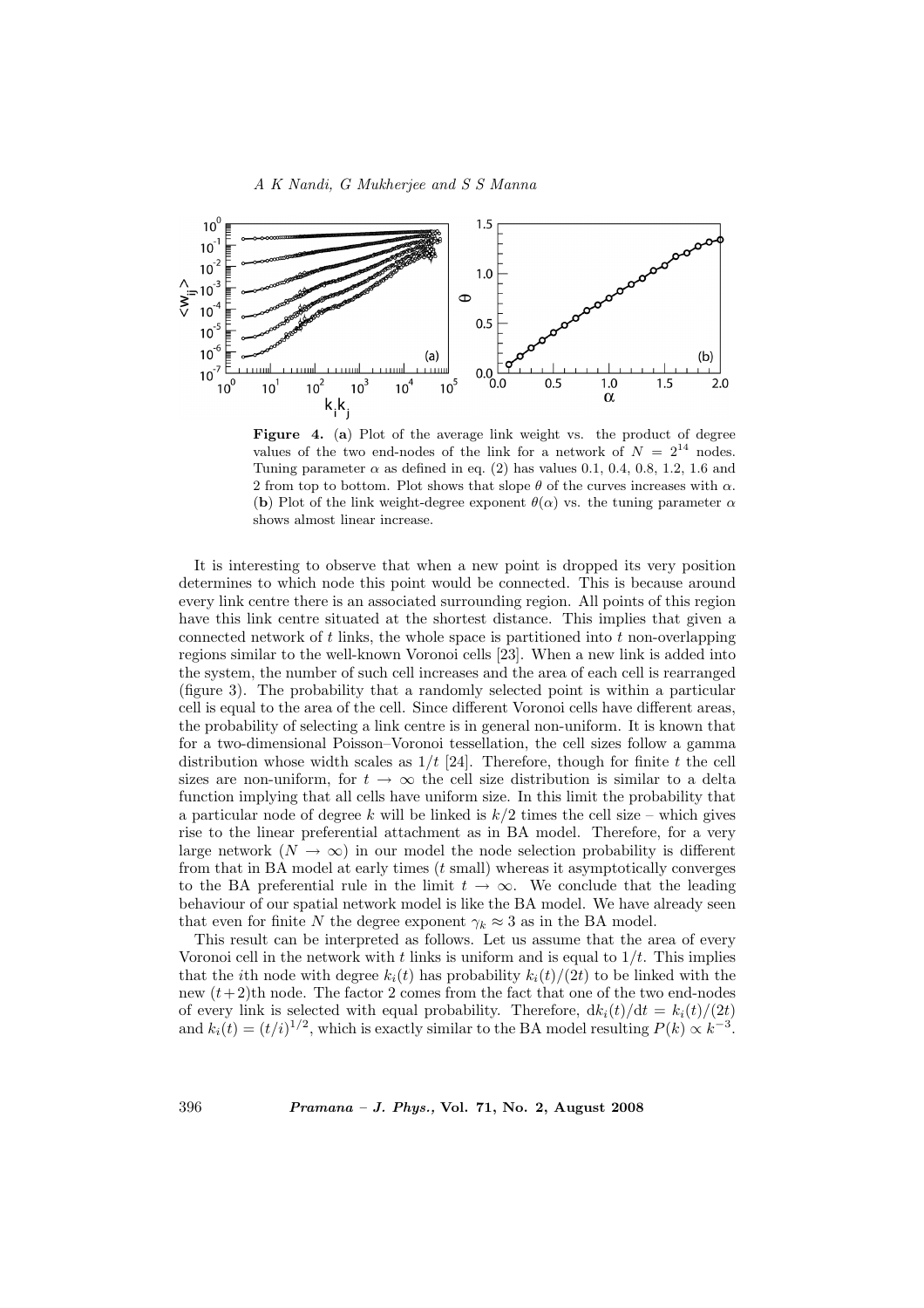Like weighted airport network [18] the strength  $s_i$  of a node i is measured as the sum of the Euclidean lengths raised to the power  $\alpha$  for all links meeting at i:

$$
s_i = \sum_j w_{ij} = \sum_j \ell_{ij}^{\alpha} \tag{2}
$$

 $\ell_{ij}$  being the length of the link between the nodes i and j and  $\alpha$  is a continuously tunable parameter; the sum  $j$  runs over the nearest neighbours of  $i$ . Using the above definition of link weights and nodal strengths, one can analytically show that the strength distribution  $P(s)$  follows a power-law with exponent  $\gamma_s(\alpha) = 1 + 4/(2+\alpha)$ and using the general relation  $\gamma_s = \gamma_k/\beta + 1 - 1/\beta$  [25] and using  $\gamma_k = 3$  we get  $\beta(\alpha) = 1 + \alpha/2$ . The exponent of the weight distribution  $P(w)$  varies as  $\gamma_w(\alpha) = 1 + 2/\alpha$ . A number of checks have been done to verify these results [10].

## 2.1 Weight–topology correlation

A strong correlation between weight and the topological properties is observed for this model. Like world-wide airport network (WAN), the dependence of the link weight  $w_{ij}$  on the degrees of the end-point nodes  $k_i$  and  $k_j$  can be well approximated by the relation  $\langle w_{ij} \rangle \propto (k_i k_j)^{\theta}$ . For a large network with  $N = 2^{14}$ , the average weights are calculated for different values of  $\alpha$ .

In figure 4a, normalized link weight and product of the degree values of two end-nodes is plotted for six different  $\alpha$  values. In the double-logarithmic plot it is found that the variation is a power-law over decades and the slope of the exponent  $θ$  systematically increases with  $α$ .

In figure 4b, the link weight-degree exponent  $\theta$  is plotted with  $\alpha$ . Exponent  $\theta$ found to grow with  $\alpha$ . It is expected here as with  $\alpha$  link weights increases but the static structure of the network and the degree distribution remain unchanged. Hence the degree of any two end-nodes of a given link remains unaltered but the weight of the link increases. Plot shows that  $\theta$  increases almost linearly with  $\alpha$ .

#### 2.2 Degree–degree correlation

In figure 5, average nearest-neighbour degree  $\langle k_{nn} \rangle$  of any arbitrary node of degree  $k$  is plotted with k. It gives an idea of the degree–degree correlation of the neighbouring nodes. The exact conditional probability  $P(k_1|k)$  that a node of degree k is connected to a node of degree  $k_1$  is in general difficult to find out and interpret. The average nearest-neighbour degree of a node i of degree  $k_i$  is defined as [25]:

$$
k_{\mathrm{nn},i} = \frac{1}{k_i} \sum_j k_j,\tag{3}
$$

where the sum  $i$  runs over the nearest neighbours of  $i$ .

Now, when averaged over the nodes according to degree k we find  $k_{nn}(k)$  which is related to  $P(k_1|k)$  as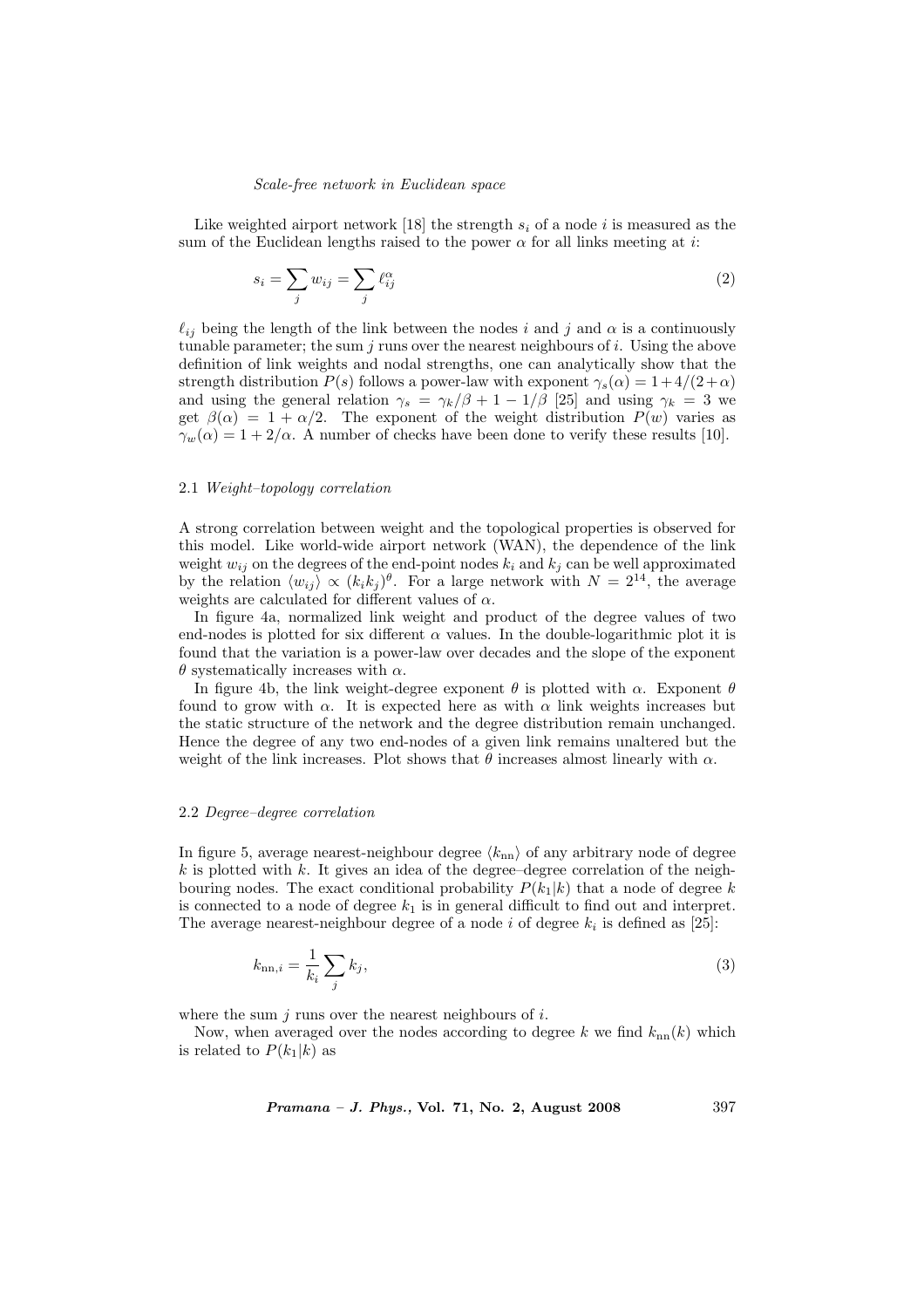

**Figure 5.** The average degree  $\langle k_{nn}(k) \rangle$  and the average weighted degree  $\langle k_{\rm nn}^{\rm w}(k)\rangle$  of a neighbour of a node of degree k are plotted with k with solid and empty symbols for networks with  $m = 1$ . Plots for three different system sizes  $N = 2^{12}, 2^{14}$  and  $2^{16}$  are denoted by circles, squares and triangles respectively. The solid line is guide to the eye having a slope 1/2.

$$
k_{\rm nn}(k) = \frac{1}{N_k} \sum_{k_i=k} k_{\rm nn,i} = \sum_{k_1} k_1 P(k_1|k). \tag{4}
$$

If there is no degree–degree correlation,  $P(k_1|k)$  is a function of  $k_1$  only and  $k_{nn}(k)$  is a constant. But if  $k_{nn}(k)$  increases with k (assortative) it tells that large degree nodes prefer to join with the large degree nodes and disassortative if  $k_{nn}(k)$ decreases with  $k$ .

In the case of weighted networks the appropriate characterization of the assortative behaviour is obtained by the weighted average nearest neighbours degree, defined as

$$
k_{\text{nn},i}^{\text{w}} = \frac{1}{s_i} \sum_{j} w_{ij} k_j,\tag{5}
$$

where the sum  $j$  runs over the nearest neighbours of  $i$ .

Here the behaviour of the function  $k_{nn}^{\text{w}}(k)$  (defined as the average of  $k_{nn,i}^{\text{w}}$  over all vertices with degree  $k$ ), marks the weighted assortative or disassortative properties considering the actual interactions among the system's elements [25].

Plot shows that the unweighted network has no significant degree–degree correlation, similar to BA model. But the weighted network on the contrary show clear assortative property which is common in most of the social networks.

#### 2.3 Clustering and hierarchy

In figure 6a, we plotted the average clustering coefficient of the network for different system sizes  $N$ . Unlike BA model we find that the clustering coefficient is quite high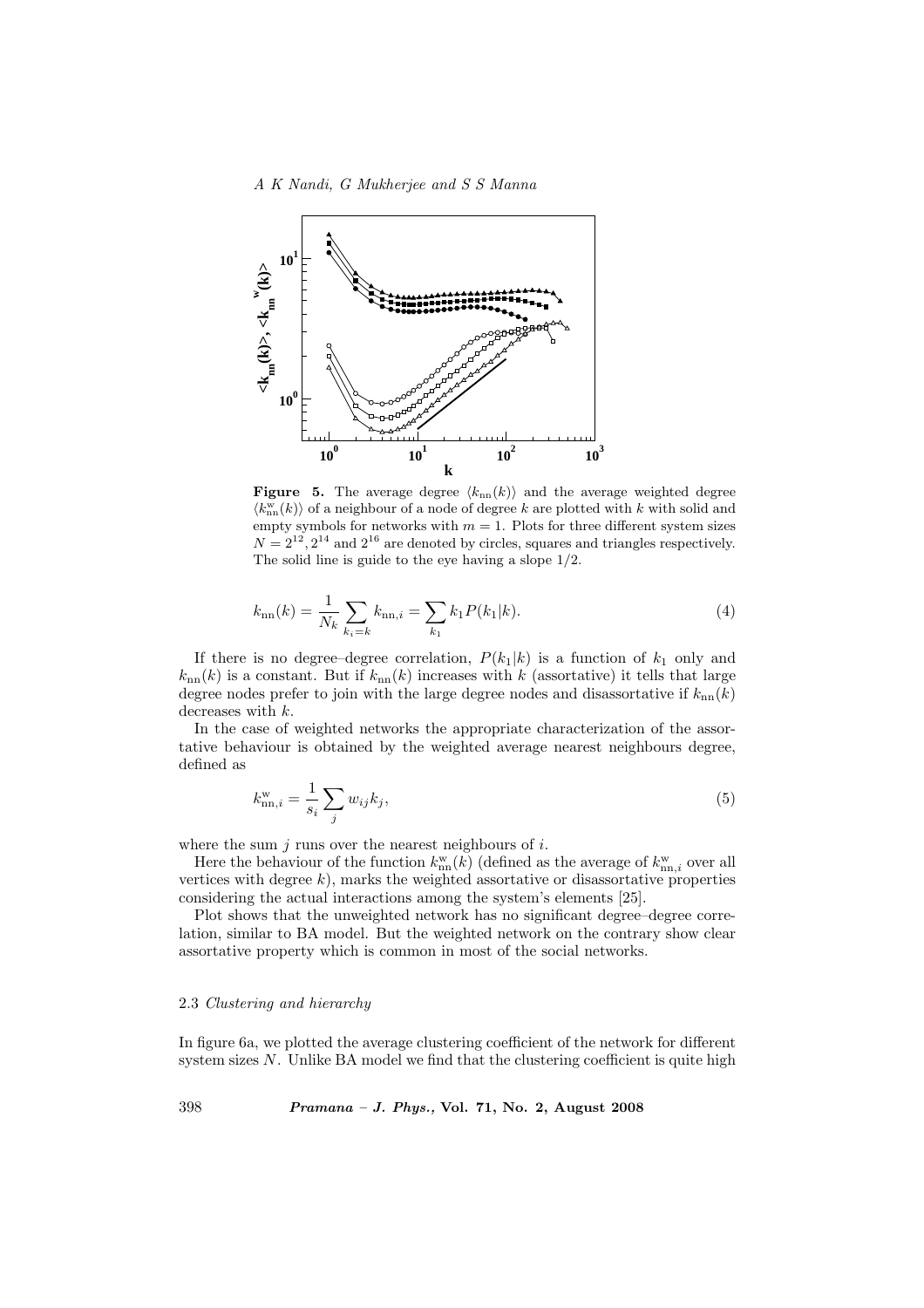

Figure 6. (a) Comparison of the variation of overall clustering coefficient  $\mathcal{C}(N)$  with the network size N  $(m=2)$  for the present model (circles) and the BA model (squares). The slope is −0.03 in our model, which is much larger than  $-0.75$  of the BA model. (b) Plot of the average clustering coefficient  $C(k)$  and the weighted clustering coefficient  $C<sup>w</sup>(k)$  of nodes of degree k with k of a network of size  $N = 10,000$  nodes  $(m = 2)$ . For both curves the slopes are  $\approx -1$  (as indicated by the solid line).

and its variation with system size is almost negligible. In the log–log plot  $C(N) \sim$  $N^{-\mu}$ , where  $\mu \sim 0.03$ . This shows a marked departure from the BA behaviour. The search for a new connection as far as possible in the local neighbourhood gives rise to high local clustering and as the nodes pop-up randomly in the unit square this feature is common in every portion of the square. Hence the average clustering coefficient is high and is practically independent of N.

This topological clustering does not take into account the fact that all neighbours are not equal. Weighted clustering coefficient is introduced by Barrat et al [25] which combines the topological information with the link weight distribution of the network. If node j and node h are neighbours of node i, then the weighted clustering coefficient can be defined as

$$
C^{w}(i) = \frac{1}{s_i(k_i - 1)} \sum_{j,h} \frac{(w_{ij} + w_{ih})}{2} a_{ij} a_{ih} a_{jh},
$$
\n(6)

where  $a_{ij}$  stands for the adjacency matrix of the network, which is 1 if there is a link between node  $i$  and node  $j$ , otherwise 0.

This quantity  $C^{w}(i)$  counts for each triplet formed in the neighbourhood of vertex i, the weights of the two participating edges of i.  $C^{\mathbf{w}}$  and  $C^{\mathbf{w}}(k)$  are defined as the weighted clustering coefficients averaged over all vertices of the network and over all vertices with degree k, respectively.

Hierarchy in a network is characterized in a quantitative manner following the finding in [26], that in deterministic scale-free networks the clustering coefficient of a node with  $k$  links follows the scaling law

$$
C(k) \sim k^{-1}.\tag{7}
$$

Barabási et al argued that this scaling is applicable for other scale-free networks also [12].

Pramana – J. Phys., Vol. 71, No. 2, August 2008 399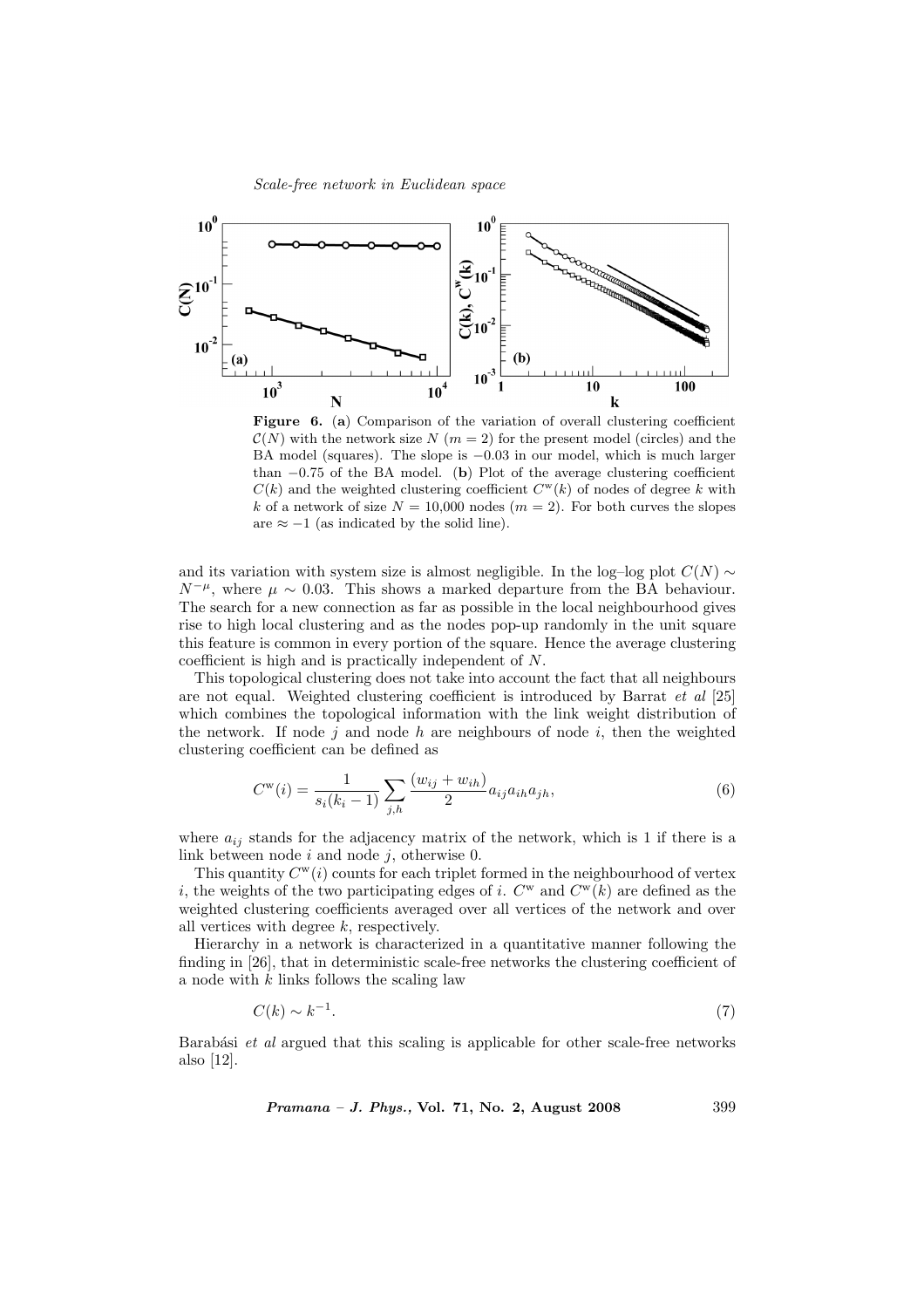## A K Nandi, G Mukherjee and S S Manna

In figure 6b we find that  $C(k) \sim k^{-\nu}$ , where  $\nu$  is almost 1 and the weighted and unweighted plots have similar slopes. This is a clear signature of the presence of hierarchical organization in the network which is again different from the BA behaviour.

To summarize, we argue that in many real-world networks it is more likely that the new nodes get their connections in the local neighbourhood and that produces the scale-free degree distribution. Indeed, a spatial scale-free network is grown using the criterion of the local selection rule. This network shows a non-linear dependence of the nodal strength on the degree. The clustering behaviour is very different from the BA model, showing almost negligible variation with the system size. Moreover, the system shows a strong hierarchical scaling found to be present in many real networks.

#### Acknowledgement

GM and SSM thankfully acknowledge hospitality at the Indian Institute of Technology Guwahati during the conference on 'Statistical Physics Approaches to Multidisciplinary Problems'.

## References

- [1] A L Barabási and R Albert, Science  $286$ , 509 (1999)
- [2] R Albert and A-L Barabási, Rev. Mod. Phys.  $74$ , 47 (2002)
- [3] M E J Newman, SIAM Rev. 45, 167 (2003)
- [4] I Bose, in: Frontiers in biophysics edited by T P Singh and C K Dasgupta (Allied Publishers, New Delhi, 2005) p. 87
- [5] S N Dorogovtsev and J F F Mendes, Evolution of networks (Oxford University Press, 2003)
- [6] R Pastor-Satorras and A Vespigniani, Evolution and structure of internet: A statistical physics approach (Cambridge University Press, Cambridge, 2004)
- [7] M Faloutsos, P Faloutsos and C Faloutsos, Proc. ACM SIGCOMM, Comput. Commun. Rev. 29, 251 (1999)
- [8] R Pastor-Satorras, A Vazquez and A Vespignani, Phys. Rev. Lett. 87, 258701 (2001)
- [9] S H Yook, H Jeong and A-L Barabási, Proc. Natl Acad. Sci. (USA)  $99$ , 13382 (2002)
- [10] G Mukherjee and S S Manna, Phys. Rev. E74, 036111 (2006)
- [11] D J Watts and S H Strogatz, Nature (London) 393, 440 (1998)
- [12] E Ravasz and A L Barabási, *Phys. Rev.* E67, 026112 (2003)
- [13] L A N Amaral, A Scala, M Barthélémy and H E Stanley, Proc. Natl Acad. Sci. (USA) 97, 11149 (2000)
- [14] A E Krause, K A Frank, D M Mason, R E Ulanowicz and W W Taylor, Nature (London) 426, 282 (2003)
- [15] M E J Newman, Phys. Rev. E64, 016131 (2001)
- [16] M A Serrano and M Boguna, Phys. Rev. E68, 015101 (R) (2003)
- [17] K Bhattacharya, G Mukherjee, J Saramki, K Kaski and S S Manna, J. Stat. Mech. P02002 (2008)
- [18] A Barrat, M Barthélémy and A Vespignani, J. Stat. Mech. P05003 (2005)
- [19] W X Wang, B H Wang, B Hu, G Yan and Q Ou, Phys. Rev. Lett. 94, 188702 (2005)